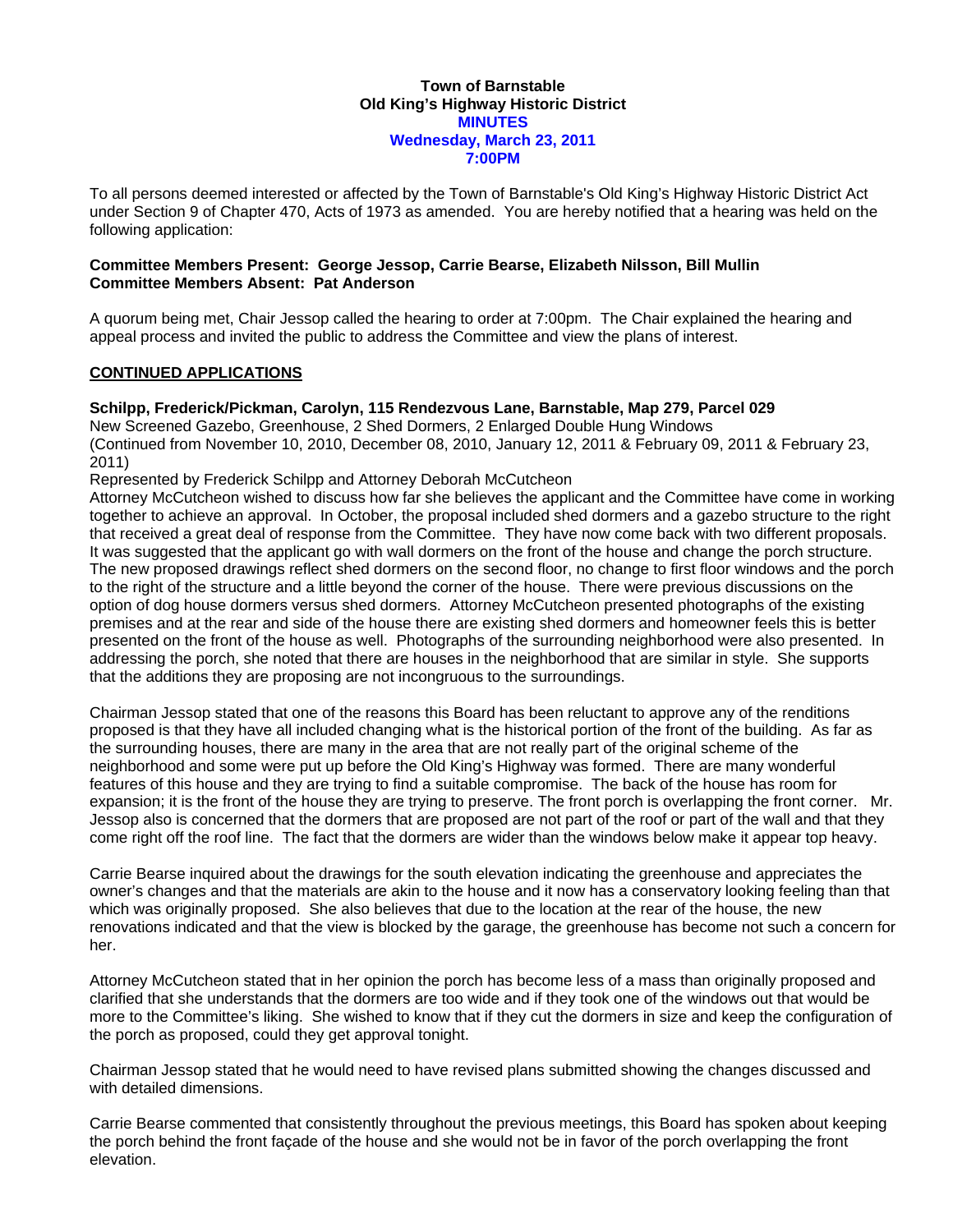Bill Mullin would not be in favor of the porch as proposed and would like to see it stop at the corner board or behind it; the current plan proposed shows it stepping out approximately four feet.

Elizabeth Nilsson stated she would not be in favor of the porch as proposed.

A discussion then took place between George Jessop, Bill Mullin and the applicant on the possibility of extending the porch to the side or in the other direction to obtain the view the homeowner's are seeking.

The Committee requested revised plans be submitted with dimensions for dormers, screen porch and greenhouse along with a site plan.

#### **Motion duly made by Carrie Bearse, seconded by Bill Mullin to Continue the Certificate of Appropriateness to April 27, 2011. So Voted Unanimously**

## **Town of Barnstable / Dept of Public Works, Oak Street, West Barnstable**

Reconstruct & Regrade Oak Street from Route 6 Overpass to Iyannough Road (Continued from February 23, 2011) Applicant requested Continuance to April 13, 2011 **Motion duly made by Carrie Bearse, seconded by Bill Mullin to Continue the Certificate of Appropriateness to April 13, 2011. So Voted Unanimously** 

## **REMANDED APPLICATIONS**

## **Watson-Baker, Lucy, 26 Hanson Lane, W. Barnstable, Map 316, Parcel 092**

Installation of 25 Solar Photovoltaic Panels on Southern Roof

Application remanded by the Regional Commission to the Barnstable Town Committee

Chairman Jessop read into the record the findings of the Regional Board that remanded the applicant back to the local committee for additional review of site and location of panel

Represented by Lucy Watson Baker and Herb Rice of Cotuit Solar

Mr. Rice detailed the previous application and submitted additional photographs. The only view of the house is when you are standing directly in front of the driveway. Chairman Jessop had previously suggested centering the panels or shifting them to the right, however, to shift the panels to the right would require cutting down some of the trees.

Carrie Bearse stated that she believes the Committee needs to look at each application individually. She does not feel that it would be inappropriate for solar panels on the front of a home that is on a road that is off the beaten path, is one that is hard to find and a home that is not historic nor does it have any historical houses in the vicinity. She would not be in favor of solar panels on the front of a historic home located on 6A.

Elizabeth Nilsson would like to see the panels as proposed that indicate the panels would be closer to the garage rather than shifting them to the right as discussed. The homeowners would prefer this location as well.

A discussion then took place regarding the members concerns that if they approve this application for solar panels on the front of the house, would they be setting precedent. Chairman Jessop noted that there is already precedent and the Regional Commission asked this Board to review this Applicant on the individual aspect and site.

Elizabeth Nilsson commented that she felt it was made clear in the Regional Commission's decision that it would not set a precedent and that each case would need to be viewed on an individual basis.

**Motion duly made by Carrie Bearse, seconded by Elizabeth Nilsson to Approve the Remanded Certificate of Appropriateness for Lucy Watson-Baker at 26 Hanson Lane, W. Barnstable on an Individual basis for Solar Panels on the front of the house proposed in Option #1 due to the location which is off the beaten path. So Voted Unanimously** 

### **NEW APPLICATIONS**

# **Johnson, Peter, 70 Moco Road, W. Barnstable, Map 215, Parcel 006**

Construct 24'x22' Attached Garage and 10'x17' Entry Connector Represented by Peter Johnson and Jeff Goldstein of The House Company Mr. Goldstein explained to the Members that the existing home was built approximately 1991 and is a cedar log construction. The goal is to add a two car garage with loft area and a connector. Carrie Bearse asked if this is a real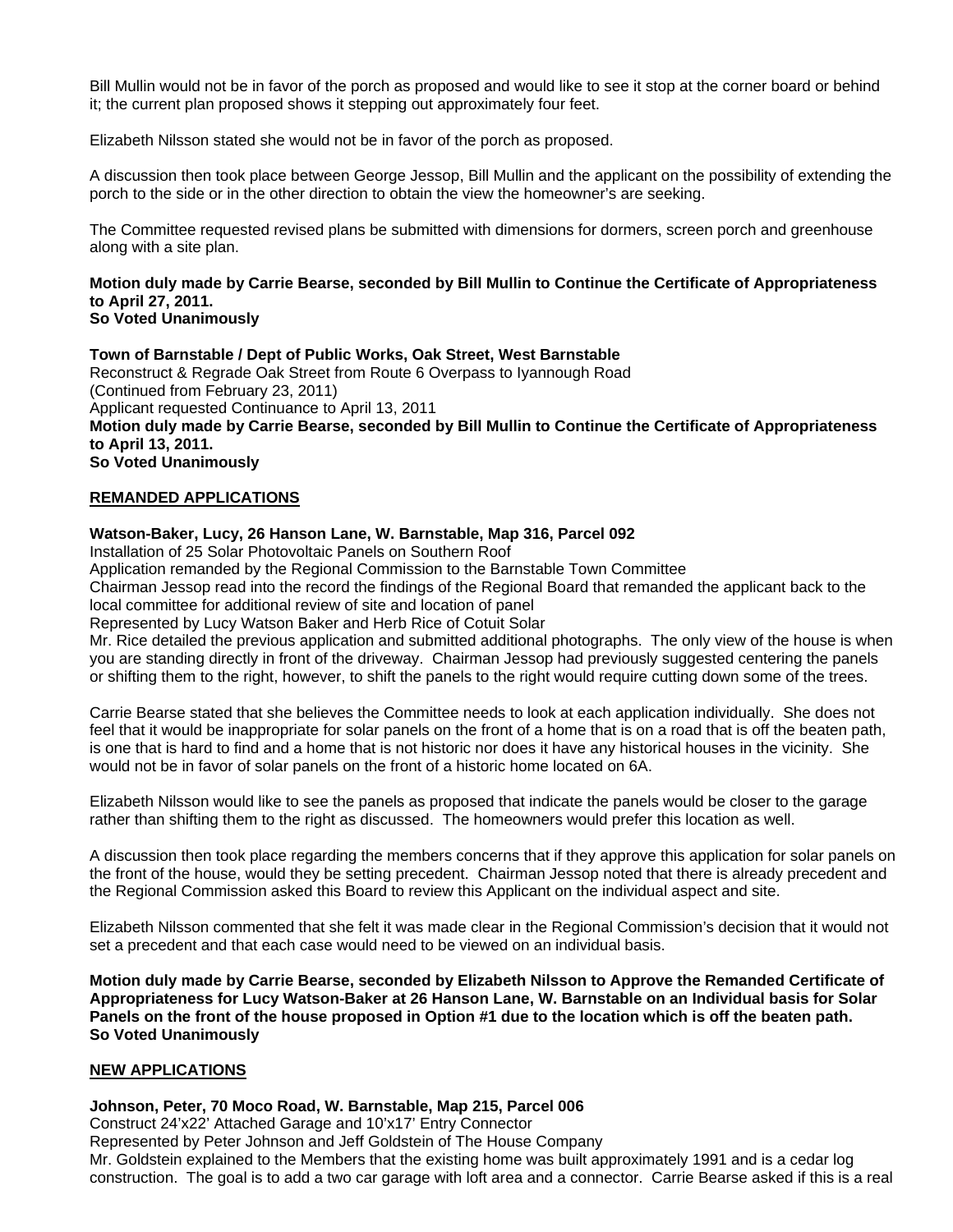log home and Mr. Goldstein indicated that yes, it is cedar logs. Carrie Bearse then noted that the garage is proposed to be vinyl cedar and Mr. Goldstein stated that this is correct; however, when weathered it will bend with the home to look exactly the same.

George Jessop asked if the overhead garage doors are wood and this was confirmed along with shingles for the roof which will match existing and Andersen 400 series windows in white to match existing on home. Grills will be interior only and Ms. Bearse noted that house does not have grills of any kind.

George Jessop asked if the concrete wall could be treated with something such as a cedar trellis or shrubbery which would soften the look. This was agreeable to the homeowner.

The Members commented that in the photos provided with the application, there is a rear deck with an existing railing system that appears to be made out of azek. This is not part of the current application and would not likely have been approved by this Committee.

**Motion duly made by Carrie Bearse, seconded by Elizabeth Nilsson to Approve the Certificate of Appropriateness for Peter Johnson at 70 Moco Road, W. Barnstable as Modified to reflect the concrete wall be treated with a trellis, shrubbery or duplicate siding on house, grills to be snap in or none at all as windows on home do not have any grills. In addition, let it be noted that the railing system currently on the rear of the house is made of a composite material and although not part of this Application, this material would not have been approved by this Committee. So Voted Unanimously** 

## **Haislet, Randy & Tammie, 49 Bursley Path, W. Barnstable, Map 089, Parcel 007**

Replace Windows and Siding

Represented by Sprinkle Home Improvements

Homeowners would like to replace all windows in the same color, size and grid pattern. Currently the windows have snap in grills and they propose grids between the glass in the same 6/6 pattern. The siding is clapboard and they wish to replace with cedar shingles in a beach grass stain.

**Motion duly made by Carrie Bearse, seconded by Elizabeth Nilsson to Approve the Certificate of Appropriateness for Randy & Tammie Haislet at 49 Bursley Path, W. Barnstable as Submitted. So Voted Unanimously** 

**Borowick, Jitka dba Clean Green, 3180 Main Street, Barnstable, Map 300, Parcel 048 Signage** 

Represented by Jitka Borowick

The Members reviewed the application for one sign located at the front of the building and one sign at the rear of the building. The signage was determined to be appropriate.

**Motion duly made by Carrie Bearse, seconded by Bill Mullin to Approve the Certificate of Appropriateness for Jitka Borowick dba Clean Green at 3180 Main Street, Barnstable as Submitted. So Voted Unanimously** 

**Arruda, Timothy & Nichole, 75 Powder Hill Road, Barnstable, Map 300, Parcel 051** 

Addition of Front Dormer, Rear Kitchen Expansion, Change Clapboard to Shingles Represented by Garry Ellis, Architect

Mr. Ellis stated that they propose to remove the two skylights on the front of the house and replace them with doghouse dormers. At the rear of the house, they propose an addition to the kitchen with a mud room. The deck that is existing will be reduced.

Chairman Jessop commented that the elevations are nicely scaled; the trim is a nice combination of formality and Tudor design. Elizabeth Nilsson asked if the front door was being replaced as well and Mr. Ellis indicated that they would be. The also propose removing the current clapboard siding and replace with cedar shingles colored Hingham Harbor or a simple bleaching oil.

**Motion duly made by Carrie Bearse, seconded by Elizabeth Nilsson to Approve the Certificate of Appropriateness for Timothy & Nichole Arruda at 75 Powder Hill Road, Barnstable as Submitted and that the change in siding will have either a bleaching oil or stained Hingham Harbor. A color chip of Hingham Harbor to be supplied for the file.** 

**So Voted Unanimously** 

### **MINOR MODIFICATIONS**

### **Ashworth, Craig, 205 Old Jail Lane, Barnstable, Map 278, Parcel 002-005**

Addition of Two Windows The Members reviewed the changes to add two windows to the previously approved design.